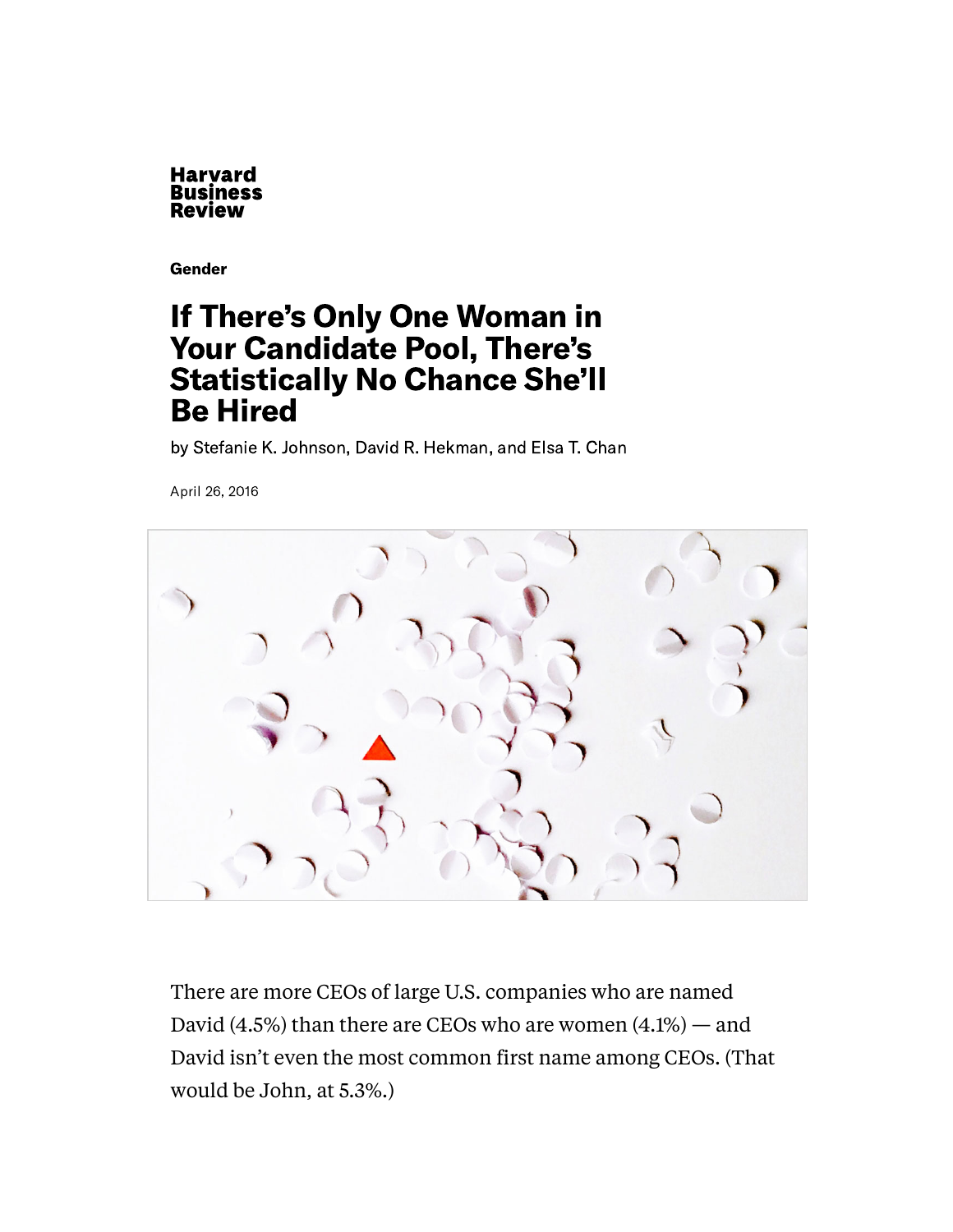Despite the ever-growing [business](http://www.forbes.com/sites/dorieclark/2014/08/21/making-the-business-case-for-diversity/#7e888dc619b3) case for diversity, roughly [85%](http://money.cnn.com/2015/03/24/investing/female-ceo-pipeline-leadership/) of board members and executives are white men. This doesn't mean that companies haven't tried to change. Many have started investing [hundreds](http://time.com/3849218/google-diversity-investment/) of millions of dollars on diversity initiatives each year. But the biggest challenge seems to be figuring out how to overcome unconscious biases that get in the way of these wellintentioned programs. We recently conducted research that suggests a potential solution.

It's well known that people have a bias in favor of preserving the status quo; change is [uncomfortable.](http://link.springer.com/article/10.1007%2FBF00055564) So because 95% of CEOs are white men, the status quo bias can lead board members to unconsciously prefer to hire more white men for leadership roles.

We conducted three studies to examine what happens when you change the status quo among finalists for a job position. In our first study, using an experimental setting, we had 144 undergraduate students review qualifications of three job candidates who made up a finalist pool of applicants. The candidates had the same credentials — the only difference among them was their race. We manipulated this by using names that sound stereotypically black (Dion Smith and Darnell Jones) or white (Connor Van Wagoner and David Jones), and we used a job that has some ambiguity about the racial status quo (athletic director).

Participants indicated the extent to which they agreed that each candidate was the best for the job. Half of them evaluated a finalist pool that had two white candidates and one black candidate, and the other half evaluated a finalist pool that had two black candidates and one white candidate. We found that when a majority of the finalists were white (demonstrating the status quo), participants tended to recommend hiring a white candidate. But when a majority of finalists were black, participants tended to recommend hiring a black candidate (*F* = 3.96,  $\eta^2 p = .03; p < .05$ ).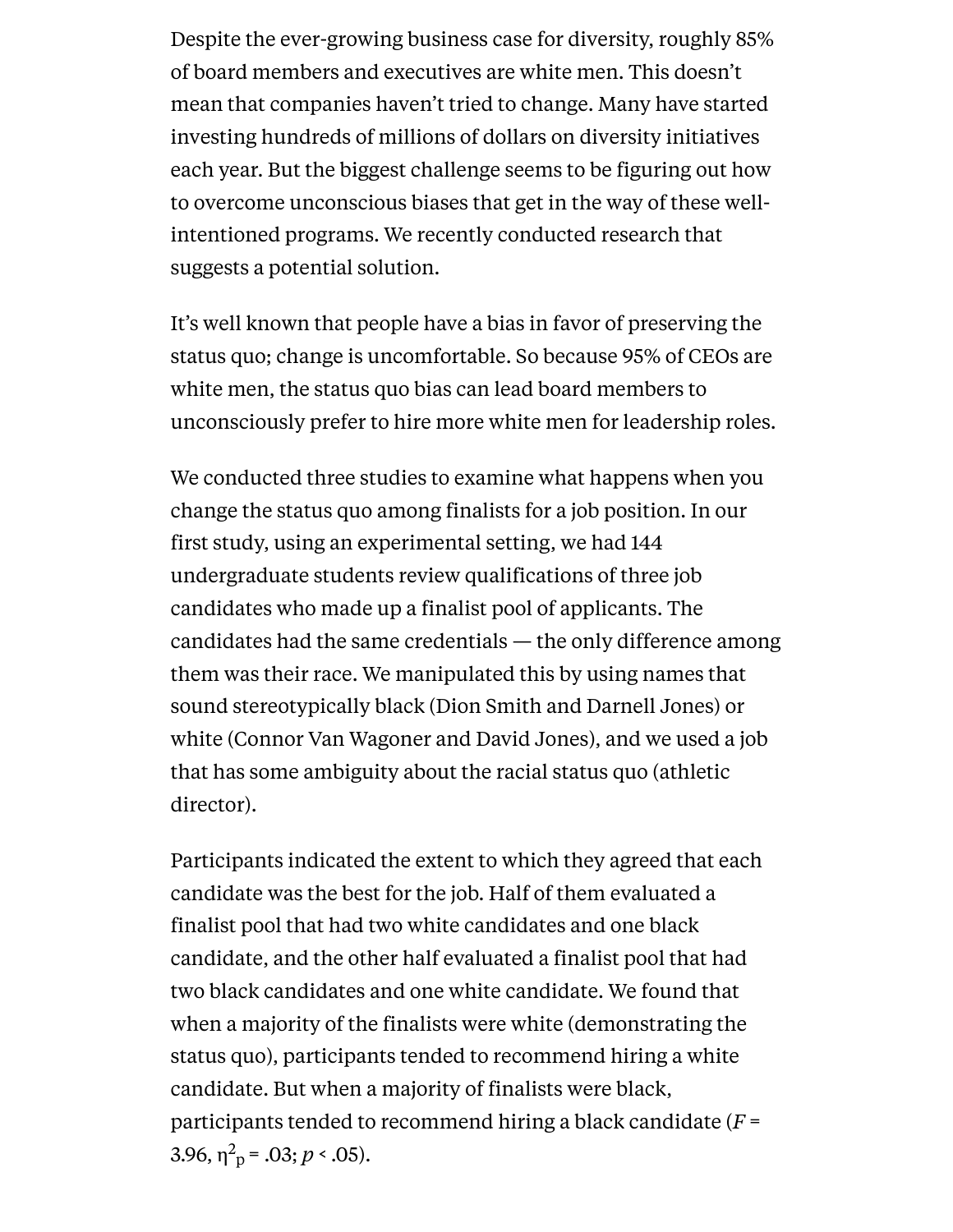Our second study, of 200 undergraduate students, was similar but focused on gender instead of race — and we found a similar result. We manipulated gender through the names of men and women, and we used the job of nurse manager. In this case, we expected that the status quo would be to hire women, so we looked at the effect of having two men in the pool. We found that when two of the three finalists were men, participants tended to recommend hiring a man, and when two of the three finalists were women, participants tended to recommend hiring a woman  $(F = 4.42, \eta^2 \text{ p} = .03; p < .05).$ 

The results from these studies were what we had predicted: When there were two minorities or women in the pool of finalists, the status quo changed, resulting in a woman or minority becoming the favored candidate.

#### For HBR Subscribers

#### Must Reads on Diversity

HBR's definitive articles on diversity will help your company confront bias and make progress toward inclusion—and higher performance.

#### Show Reading List

In both studies we were also able to measure each participant's unconscious racism and sexism using implicit association tests ([IATs\)](https://implicit.harvard.edu/implicit/education.html) — reaction-time tests that measure unconscious bias. We saw that the status quo effect was particularly strong among participants who had scored high in unconscious racism or sexism on the IAT. So when hiring a black candidate was perceived to be the status quo (i.e., the pool was two black candidates and one white candidate), individuals scoring average in unconscious racism tended to rate the black candidate 10% better than the white candidate; individuals scoring one standard deviation above average in unconscious racism tended to rate the black candidate 23% better than the white candidate (*β* = .24, *p* < .05). We found a similar effect for gender.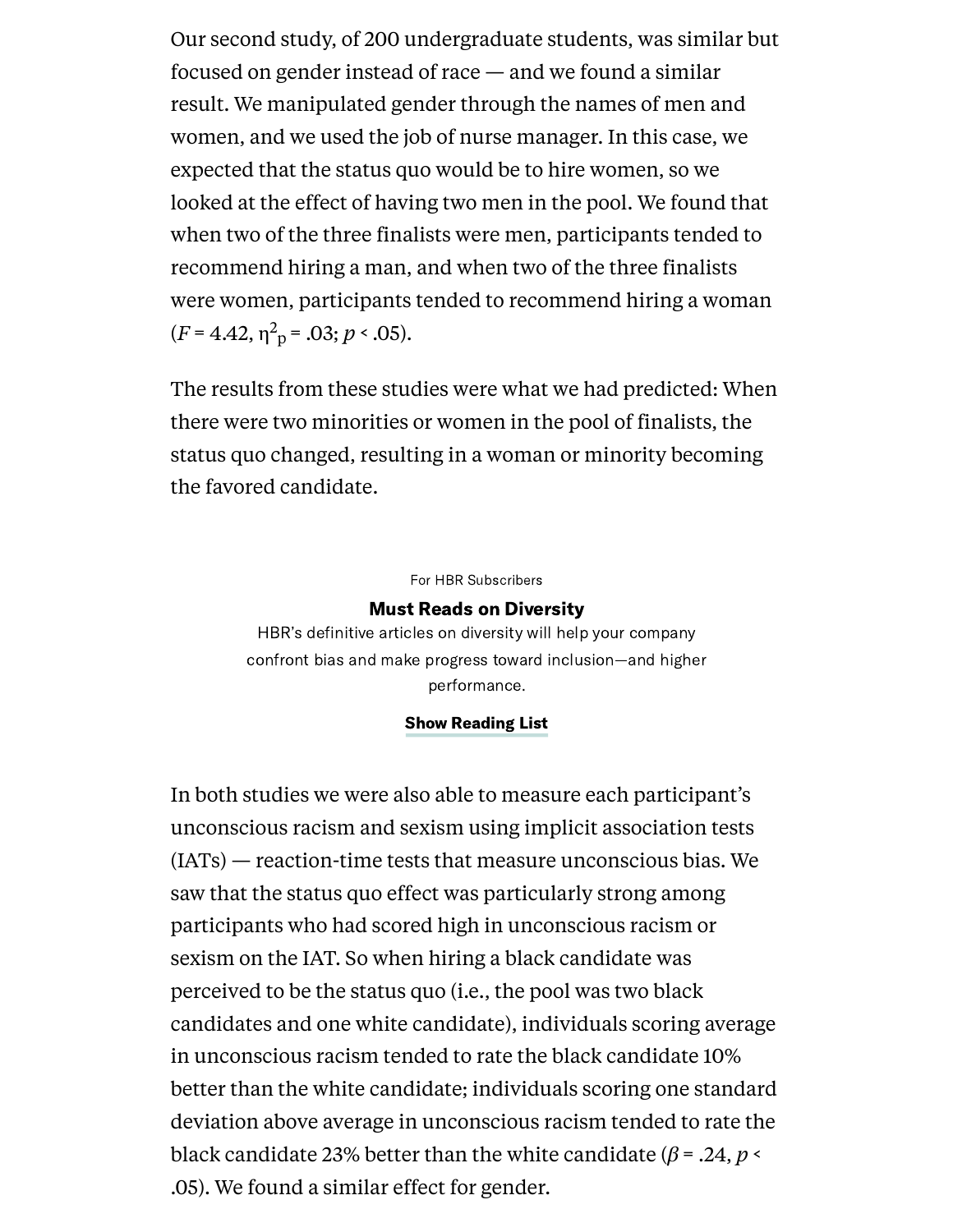In a third study we validated these laboratory findings by examining a university's hiring decisions of white and nonwhite women and men for academic positions. Our sample was 598 job finalists, 174 of whom received job offers over a three-year period. Finalist pools ranged from three to 11 candidates (the average was four).

We wanted to see whether having more than one woman or minority in the finalist pool would increase the likelihood of hiring a woman or minority — beyond the increase you'd expect simply due to probability. We found that when there were two female finalists, women had a significantly higher chance of being hired (*β* = 4.37, *p* < .001). The odds of hiring a woman were 79.14 times greater if there were at least two women in the finalist pool (controlling for the number of other men and women finalists). There was also a significant effect for race ( $\beta$  = 5.27, *p* < .001). The odds of hiring a minority were 193.72 times greater if there were at least two minority candidates in the finalist pool (controlling for the number of other minority and white finalists). This effect held no matter the size of the pool (six finalists, eight finalists, etc.), and these analyses excluded all cases in which there were no women or minority applicants.

The graph below depicts the likelihood of hiring a woman with one, two, or three women in a pool of four job finalists. The results show a statistical deviation in expected probability ( $\chi^2$  = 7.40,  $p < 0.05$ ). When there is only one woman, she does not stand a chance of being hired, but that changes dramatically when there is more than one. Each added woman in the pool does not increase the probability of hiring a woman, however — the difference between having one and two women seems to be what matters. There were similar results for race when we looked at a pool of four candidates ( $\chi^2$  = 14.00, *p* < .001).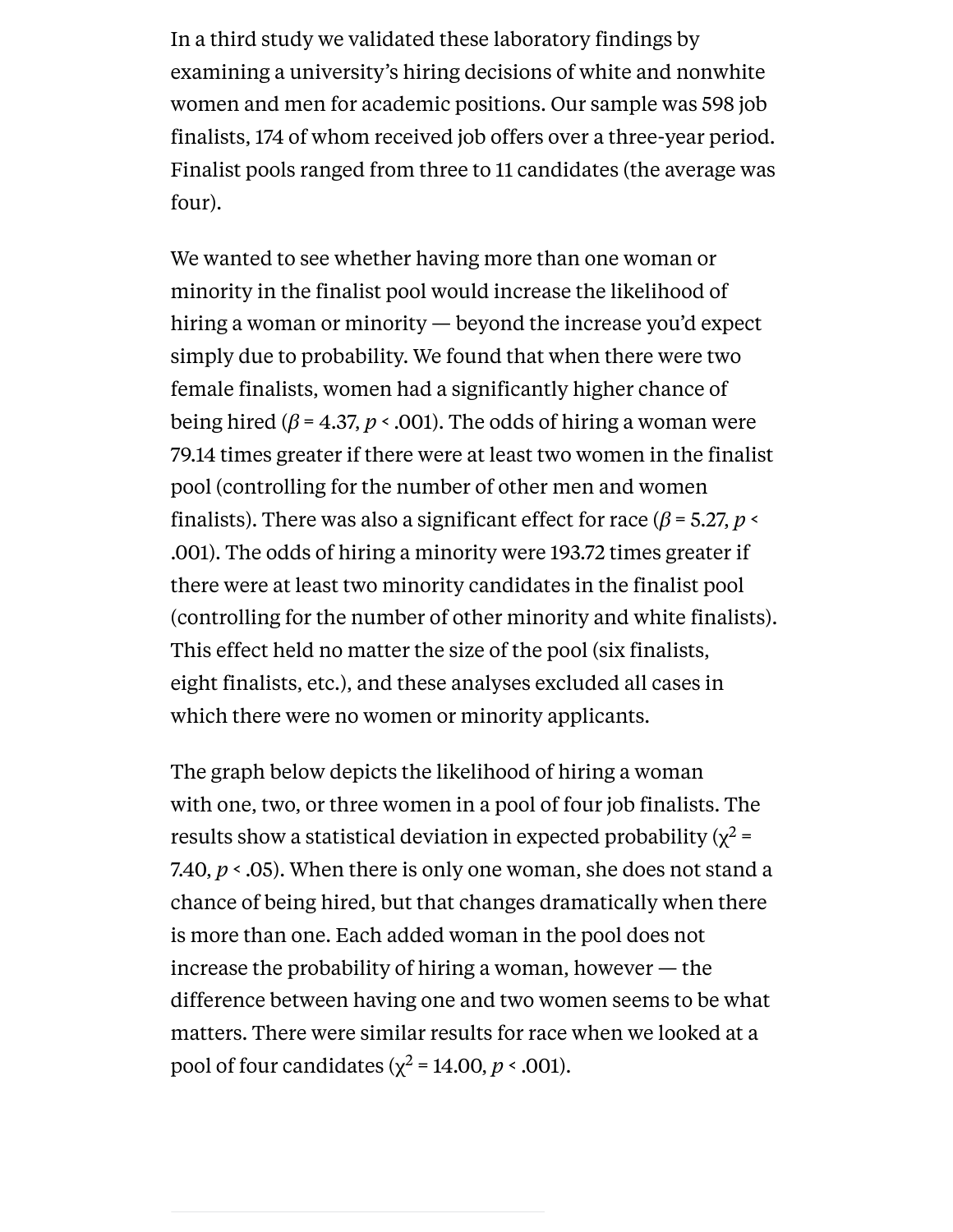### The Relationship Between Finalist **Pools and Actual Hiring Decisions**

According to one study of 598 finalists for university teaching positions.



Basically, our results suggest that we can use bias in favor of the status quo to actually change the status quo. When there was only one woman or minority candidate in a pool of four finalists, their odds of being hired were statistically zero. But when we created a new status quo among the

finalist candidates by adding just one more woman or minority candidate, the decision makers actually considered hiring a woman or minority candidate.

Why does being the only woman in a pool of finalists matter? For one thing, it highlights how different she is from the [norm](http://www.jstor.org/stable/2777808?seq=1#page_scan_tab_contents). And deviating from the norm can be risky for decision makers, as people tend to ostracize people who are [different](http://link.springer.com/article/10.1007%2FBF00055564) from the group. For women and minorities, having your differences made salient can also lead to inferences of [incompetence](http://www.ncbi.nlm.nih.gov/pubmed/12051578).

Managers need to know that working to get one woman or minority considered for a position might be futile, because the odds are likely slim if they are the lone woman or nonwhite candidate. But if managers can change the status quo of the finalist pool by including two women, then the women have a fighting chance.

To be sure, our findings would need to be replicated in order to see how these effects play out in other contexts, and we should note that the study results have not appeared in a peer-reviewed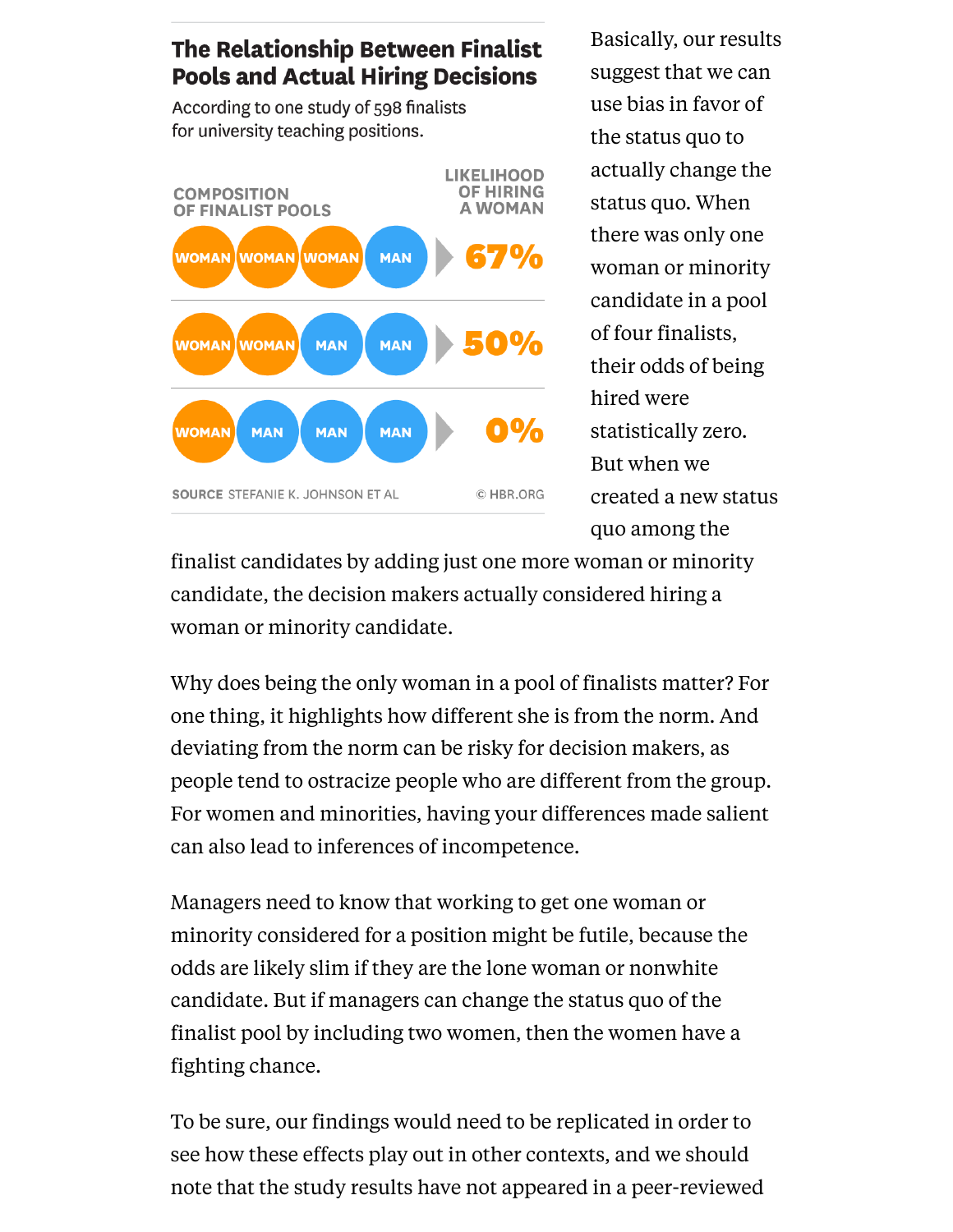journal. However, we think these results are a great foundation for future research to build on. As a society, we have spent a lot of time talking about our diversity problem but have been slow to provide solutions. We believe this "get two in the pool effect" represents an important first step for overcoming unconscious biases and ushering in the racial and gender balance that we want in organizations.

Some might argue that adding a second minority or woman candidate to the finalist pool is a type of affirmative action or reverse discrimination against white men. This argument implies that there are fewer qualified women or nonwhite candidates than white male candidates. However, nonwhite employees and women outnumber white men in the U.S. workplace by a margin greater than two to [one](https://www.americanprogress.org/issues/labor/report/2012/07/12/11938/the-state-of-diversity-in-todays-workforce/), and women are now more likely than men to [graduate](http://www.usnews.com/news/blogs/data-mine/2014/10/31/women-more-likely-to-graduate-college-but-still-earn-less-than-men) from college. Plus, it has been found that when employers use a blind audition to hire their programmers and engineers, women tend to be hired at a [higher](http://www.businessinsider.com/companies-are-using-blind-auditions-to-hire-top-talent-2015-5) rate than men. The same is true in blind auditions for [professional](http://www.nber.org/papers/w5903) orchestras.

And the evidence simply does not support concerns surrounding the myth of [reverse](http://www.huffingtonpost.com/entry/reverse-racism-isnt-a-thing_us_55d60a91e4b07addcb45da97) racism. It is difficult to find studies that show subtle preferences for women over men, and for minorities over whites. But the data does support one idea: When it is apparent that an individual is [female](https://peerj.com/preprints/1733.pdf) or [nonwhite,](http://asq.sagepub.com/content/early/2016/03/09/0001839216639577) they are rated worse than when their sex or race is obscured.

[Stefanie](https://hbr.org/search?term=stefanie%20k.%20johnson&search_type=search-all) K. Johnson is an associate professor of management and entrepreneurship at University of Colorado's Leeds School of Business and author of *[Inclusify](https://inclusifybook.com/product/inclusify-book/)*. Dr. Johnson studies the intersection of leadership and diversity, focusing on how unconscious bias affects the evaluation of leaders, and strategies that leaders can use to mitigate bias. She is a